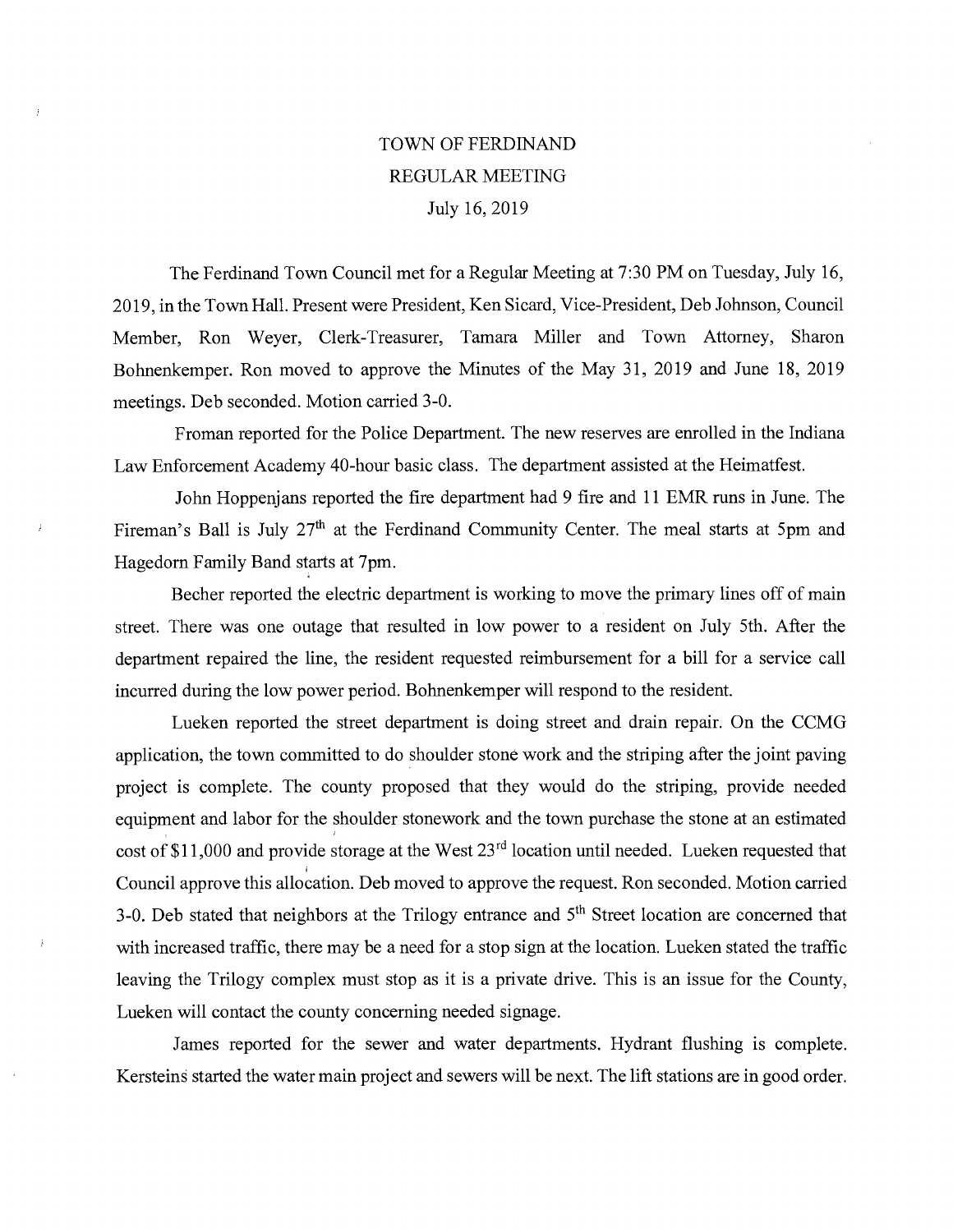They completed jet cleaning trouble sewer mains and are doing routine plant maintenance.

Matt Weyer reported for the Park Board. They are in the process of updating the ordinance regarding camping. The summer park and rec program is going well. He thanked the Town employees for their work keeping the parks and ballfields in top condition.

James gave a Leadership Academy update. On Sunday, August 11, the Annual Folk Fest Singer Songwriter event will be held at the St. Benedict's Brew Works. The Economic Development Commission is working on the revolving loan fund details for presentation to the Council. The park and recreation program is wrapping up. The town is reviewing eGov options for website improvements. AIM Ideas Summit will be in French Lick on August 27-29. James and Sicard plan to attend.

At 8:00 PM a hearing was held for the Additional Appropriation Ordinance 2019-14 requesting a Community Crossing Matching Grant Fund, an additional appropriation for capital improvements of \$232,065. The Town's portion would be \$58,016 (25%) and the Community Crossing Matching Grant would cover \$174,049 (75%). Ron moved to approve Ordinance 2019- 14. Deb seconded. Motion carried 3-0.

Matt Weyer stated construction is delayed on the Old Town Lake project due to rain and the trail clearing still to be completed by PMG. The overhead power lines will be placed underground. The press release has been drafted stating the Old Town Lake will be closed to the public due to construction. Seufert pay application #2 for \$5,700 has been approved by the Park Board and has been presented for payment.

Becher reported on the electric infrastructure progress. The transformer is expected to arrive July 18.

Sicard is working on the Old Town Lake Dam — ER & Maintenance Plan.

James stated KWK did a test water blast on the stand pipe water tower. They are accessing the condition of the tower and the extent of repair required.

At 8:10 PM a hearing was held for Additional Appropriation Ordinance 2019-15 requesting a LIT-ED Funds additional appropriation for capital improvements of \$100,000 related to the Old Town Lake Trail Project. The \$100,000 originally scheduled for 2020 budget is needed in 2019 due to a projected completion date of December 2019. Deb moved to approve the Ordinance 2019-15. Ron seconded. Motion carried 3-0.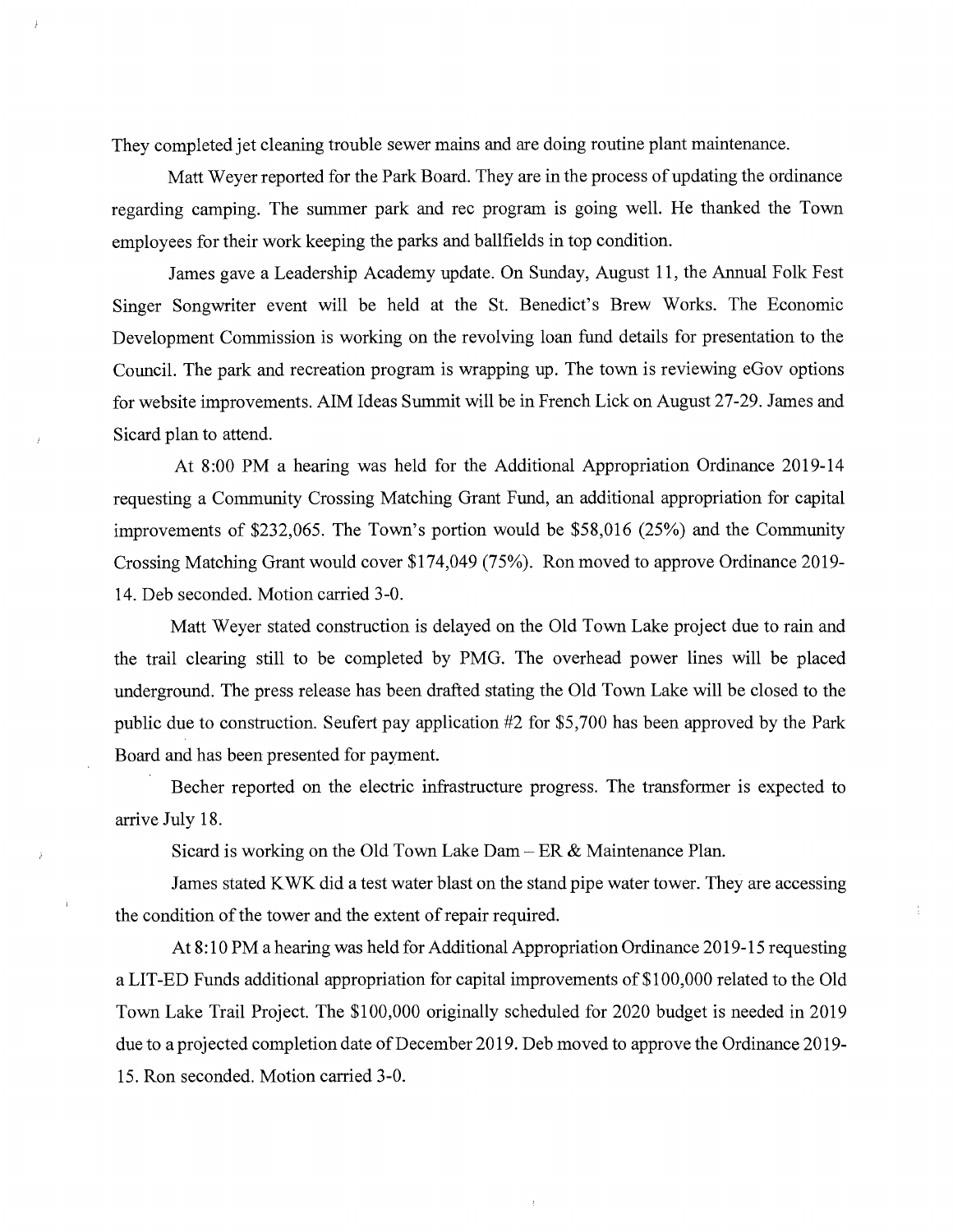Keith Fritz stated he has purchased the property at 1245 Main Street, formerly Henry Beckman's New Farmers Store (1897). He would like to restore the building, build out apartments and eventually reside there. Bohnenkemper provided zoning information and a land use chart to him at the meeting to help guide him through the zoning process.

Ron stated the last electric rate study was done in 2008 by Alpha Engineering and the last rate increase was approved July  $8<sup>th</sup>$ , 2008. Ron requested the Council accept the proposal from Alpha Engineering to conduct a Municipal Electric Abbreviated Rate Design study at a maximum cost of \$7,500. Miller will work with Alpha to complete the study. Sicard moved to approve the request. Deb seconded. Motion carried 3-0.

Lueken reported he is compiling a priority list for road projects. He is planning to submit an application for grant funds during the CCMG 2020 First Call.

Miller stated Eck Mundy installed three new computers in the Town Hall office. They will install the new server in the Town Hall late August.

Ordinance 2019-17, An Ordinance Modifying Portions of the Personnel Policy was introduced by Sicard. The Ordinance permits comp time to be used by supervisors for regularly scheduled Town Council Meetings, removed the personal day effective January 1, 2020, added three paid holidays, and increased vacation days in order to become more competitive in the market. Deb moved to adopt the Ordinance at the meeting it was introduced. Ron seconded. Motion carried 3-0.

Becher requested permission to solicit quotes for an Electric Department Boom Truck. Bohnenkemper explained detailed specifications will be sent to three vendors. Ron moved to approve the request. Deb seconded. Motion carried 3-0. The quotes will be opened at 8:00 pm on August 20, 2019.

Bohnenkemper explained the need for a uniform utility application for the website and office distribution. State Statute now requires landlord name and address for rental properties be included on the application.

Bohnenkemper introduced Ordinance 2019-18, An Ordinance Amending Title 1 Entitled Administration. The Ordinance updates the language of its Municipal Code to comply with a recent state statute regarding adoption of a set procedure to follow in the event that a permit needs to be issued but the issuer (zoning administrator) has a conflict of interest. Ron moved to adopt the